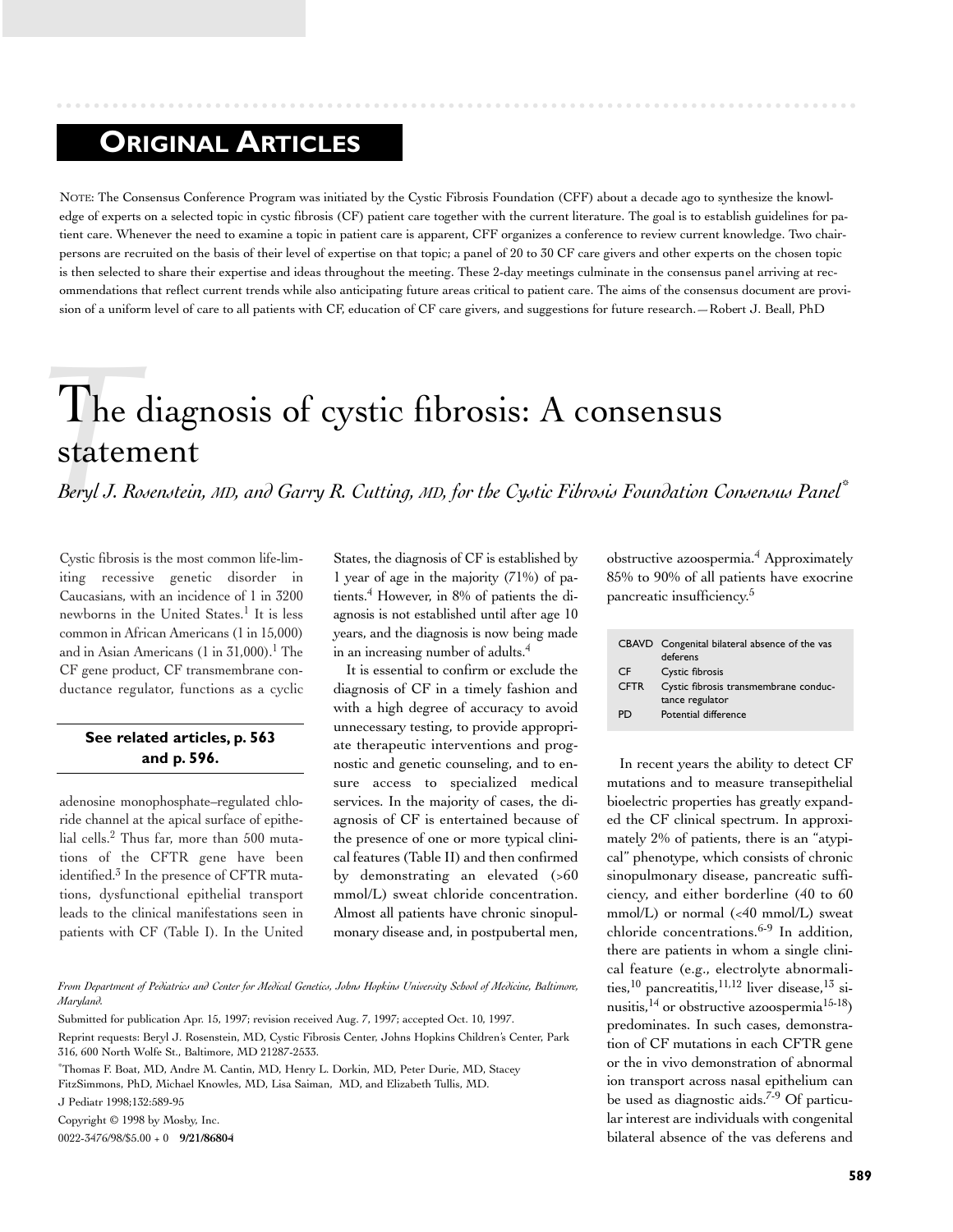**Table I.** Initial features of 20,096 patients reported to the Cystic Fibrosis Foundation National Patient Registry in 1995

| Feature                                  | Number* | Percent |
|------------------------------------------|---------|---------|
| Acute or persistent respiratory symptoms | 10,141  | 50.5    |
| Failure to thrive/malnutrition           | 8,628   | 42.9    |
| Steatorrhea/abnormal stools              | 7,024   | 35.0    |
| Meconium ileus/intestinal obstruction    | 3,788   | 18.8    |
| Family history                           | 3,368   | 16.8    |
| Electrolyte imbalance                    | 1,094   | 5.4     |
| Rectal prolapse                          | 677     | 3.4     |
| Neonatal screening                       | 459     | 2.3     |
| Nasal polyps/sinus disease               | 404     | 2.0     |
| Genotype                                 | 242     | 1.2     |
| Hepatobiliary disease                    | 175     | 0.9     |
| Prenatal diagnosis (CVS, amniocentesis)  | 154     | 0.8     |
| Other                                    | 236     | 1.2     |
| Unknown                                  | 380     | 1.9     |
|                                          |         |         |

Courtesy of Stacey FitzSimmons, Cystic Fibrosis Foundation, Bethesda, Maryland.

*CVS,* Chorionic villus sampling.

\*Not mutually exclusive.

*Table II.* Phenotypic features consistent with a diagnosis of CF

- 1. Chronic sinopulmonary disease manifested by
	- a. Persistent colonization/infection with typical CF pathogens including *Staphylococcus aureus,* nontypeable *Haemophilus influenzae,* mucoid and nonmucoid *Pseudomonas aeruginosa,* and *Burkholderia cepacia*

- b. Chronic cough and sputum production
- c. Persistent chest radiograph abnormalities (e.g., bronchiectasis, atelectasis, infiltrates, hyperinflation)
- d. Airway obstruction manifested by wheezing and air trapping
- e. Nasal polyps; radiographic or computed tomographic abnormalities of the paranasal sinuses
- f. Digital clubbing
- 2. Gastrointestinal and nutritional abnormalities including
	- a. Intestinal: meconium ileus, distal intestinal obstruction syndrome, rectal prolapse
	- b. Pancreatic: pancreatic insufficiency, recurrent pancreatitis
	- c. Hepatic: chronic hepatic disease manifested by clinical or histologic evidence of focal biliary cirrhosis or multilobular cirrhosis
	- d. Nutritional: failure to thrive (protein-calorie malnutrition), hypoproteinemia and edema, complications secondary to fat-soluble vitamin deficiency
- 3. Salt loss syndromes: acute salt depletion, chronic metabolic alkalosis

4. Male urogenital abnormalities resulting in obstructive azoospermia (CBAVD)

other forms of obstructive azoospermia, many of whom have CF mutations on one or both CFTR genes or an incompletely penetrant mutation (5T) in a noncoding region (intron 8) of CFTR.15-18

A CF diagnosis can also be considered in the absence of clinical features. An individual with an affected sibling has a 1 in 4 or 25% chance of having the disease.

Half-siblings are also at increased risk compared with the general population (Caucasians, 1 in 112; African Americans, 1 in 244; and Asian Americans, 1 in 352). These high risks justify careful clinical monitoring and, in appropriate situations, sweat testing of full and half-siblings. In many parts of the world, a diagnosis of CF is being established in the neonatal period

with increased frequency because of the inclusion of tests for CF in newborn screening programs.19,20 In these programs the diagnosis is suggested by an elevated level of immunoreactive trypsinogen in the blood and then confirmed by mutation analysis or sweat testing. Although some of these infants may be free of symptoms at the time of initial testing, it can be predicted that virtually all such patients will experience clinical manifestations of CF. Finally, because of the availability of accurate prenatal testing, an in utero diagnosis of CF, based on the detection of two CF mutations in the fetus, is being made with an appreciable frequency (Table I). Such testing is usually carried out in a family that has had a previously affected child or because of the detection of fetal echogenic bowel on routine ultrasonography.<sup>21</sup> Additional cases may be diagnosed as a result of the expansion of CF carrier screening in the general population.22

The goal of the consensus panel was to more precisely define the criteria for a diagnosis of CF in the context of our evolving understanding of the diverse clinical features seen in patients with CF and the availability of new diagnostic procedures.

### **CRITERIA FOR THE DIAGNOSIS OF CF**

It is the consensus of the panel that the diagnosis of CF should be based on the presence of one or more characteristic phenotypic features (Table II), a history of CF in a sibling, or a positive newborn screening test result plus laboratory evidence of a CFTR abnormality as documented by elevated sweat chloride concentration, or identification of mutations in each CFTR gene known to cause CF or in vivo demonstration of characteristic abnormalities in ion transport across the nasal epithelium.

### **EVIDENCE OF CFTR ABNORMALITY**

#### *Sweat Test*

In most cases the diagnosis of CF will be confirmed by measurement of chloride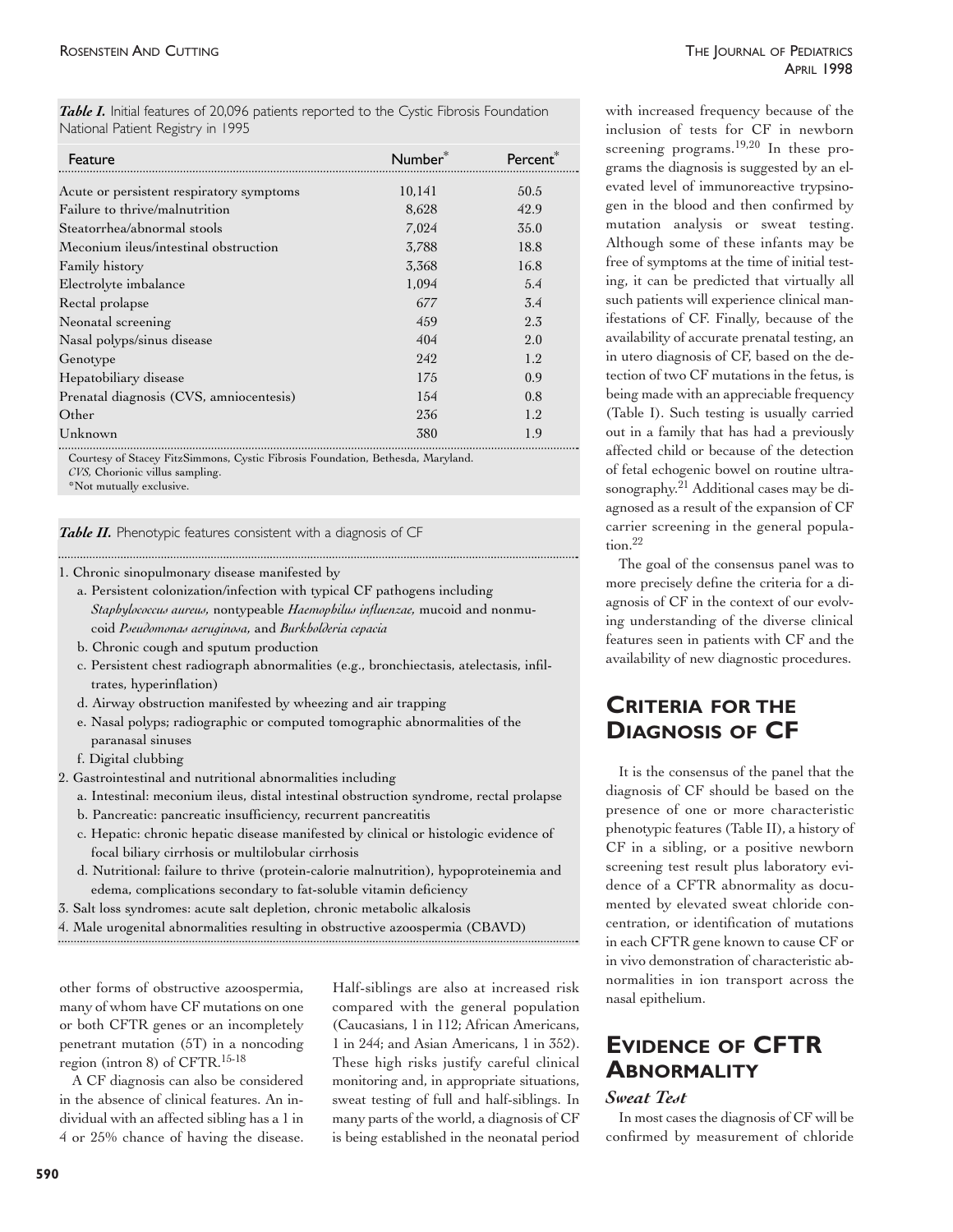concentration in sweat after iontophoresis of pilocarpine. Sweat testing should be carried out in accordance with the guidelines of the National Committee for Clinical Laboratory Standards.23 It is crucial that testing be carried out by experienced personnel using standardized methods in facilities that perform adequate numbers of tests to maintain laboratory proficiency and quality control. The only acceptable procedure is the quantitative pilocarpine iontophoresis sweat test. A minimum acceptable volume (15 µl for the Wescor Macroduct coil system) or weight (75 mg for the Gibson-Cooke procedure) of sweat must be collected during a 30 minute period to ensure an average sweat rate of more than 1  $gm/m^2/min^{23}$ Alternative sweat test procedures, such as direct-reading conductivity measurements<sup>24</sup> or a paper-patch indicator system,25 are associated with an increased incidence of false-positive and false-negative results and should never be used as the basis of a definitive CF diagnosis.23,26,27 When a physician orders a sweat test, it is mandatory that he or she know the method being used, as well as reference laboratory values.27

A sweat chloride concentration of more than 60 mmol/L is consistent with the diagnosis of CF, but the result must be interpreted in the context of the patient's age and clinical picture by a physician knowledgeable about CF. Some data suggest that in infants younger than 3 months of age, a sweat chloride concentration of more than 40 mmol/L is highly suggestive of a diagnosis of CF.<sup>28</sup> The diagnosis of CF should be made only if there is an elevated sweat chloride concentration (>60 mmol/L) on two separate occasions in a patient with one or more clinical features consistent with the CF phenotype or a history of CF in a sibling. Because sweat sodium concentrations of 60 to 80 mmol/L can be seen in individuals with diseases other than  $CF^{29-31}$  measurement of sodium alone is not recommended. However, in some cases, especially those with borderline sweat test results, measurement of both sodium and chloride concentrations can be helpful. In patients with CF, both analytes should be proportionately elevated (within 15 mmol/L), and the chloride/sodium

|  |  | Table III. Mutations that cause cystic fibrosis |  |  |
|--|--|-------------------------------------------------|--|--|
|--|--|-------------------------------------------------|--|--|

| Mutation                                                                                                                                    | Frequency* | Evidence <sup>t</sup> |
|---------------------------------------------------------------------------------------------------------------------------------------------|------------|-----------------------|
| G85E                                                                                                                                        | 0.2        | $\overline{4}$        |
| R117H <sup>‡</sup>                                                                                                                          | 0.3        | $\mathbf{1}$          |
| $621+1G \rightarrow T$                                                                                                                      | 0.7        | 1,3                   |
| $711+1G \rightarrow T$                                                                                                                      | 0.1        | 1,3                   |
| 1078delT                                                                                                                                    | 0.1        | $\sqrt{2}$            |
| <b>R334W</b>                                                                                                                                | 0.1        | $\mathbf{1}$          |
| <b>R347P</b>                                                                                                                                | 0.2        | $\mathbf{1}$          |
| $A455E^{\ddagger}$                                                                                                                          | 0.1        | $\mathbf{1}$          |
| $\Delta$ I507                                                                                                                               | 0.2        | $\overline{4}$        |
| $\Delta$ F508                                                                                                                               | 66.0       | 1,4                   |
| $1717 - 1G \rightarrow T$                                                                                                                   | 0.6        | $\overline{2}$        |
| G542X                                                                                                                                       | 2.4        | $\overline{3}$        |
| S549N                                                                                                                                       | 0.1        | $\overline{4}$        |
| G551D                                                                                                                                       | 1.6        | 1,4                   |
| <b>R533X</b>                                                                                                                                | 0.7        | $\sqrt{2}$            |
| <b>R560T</b>                                                                                                                                | 0.1        | $\overline{4}$        |
| $1898+1G\rightarrow T$                                                                                                                      | 0.1        | $\overline{3}$        |
| 2184delA                                                                                                                                    | 0.1        | $\overline{2}$        |
| $2789+5G \rightarrow A^{\ddagger}$                                                                                                          | 0.1        | 1,4                   |
| R1162X                                                                                                                                      | 0.3        | $\overline{2}$        |
| 3659delC                                                                                                                                    | 0.1        | 3                     |
| 3849+10kbC→T <sup>‡</sup>                                                                                                                   | 0.2        | 1,4                   |
| W1282X                                                                                                                                      | 1.2        | $\overline{2}$        |
| N1303K<br>$\mathbf{r}$ $\mathbf{r}$ $\mathbf{r}$ $\mathbf{r}$ $\mathbf{r}$ $\mathbf{r}$ $\mathbf{r}$ $\mathbf{r}$ $\mathbf{r}$ $\mathbf{r}$ | 1.3        | 1,4                   |

\*Caucasian population [4].

†(1) Causes a change in the amino acid sequence that severely affects CFTR synthesis and/or function, (2) introduces a premature termination signal, (3) alters the "invariant" nucleotides of spliced sites, (4) causes a change in the amino acid sequence that does not occur in the normal genes from at least 100 carriers of CF mutations from the same ethnic group.

‡Mutations that may be associated with normal or borderline sweat electrolyte levels.

ratio is almost always greater than 1.0.<sup>31</sup> A sweat chloride concentration of more than 160 mmol/L is physiologically impossible $32$  and suggests an error in collection or analysis. Tests with such results should be repeated.

### *Mutation Analysis*

Cloning of the gene responsible for CF and identification of disease-producing mutations have raised the possibility that DNA testing may be substituted for the sweat test in certain circumstances. Considerable evidence for the deleterious consequences of a number of CF mutations has accumulated. $35$  Thus the presence of mutations known to cause CF in each CFTR gene predicts with a high degree of certainty that an individual has CF. To date, more than 500 putative CF muta-

tions have been described, $3$  and it is not surprising that different defects in the CFTR gene may give rise to cases with overlapping phenotypic features. Alterations in the CFTR gene, designated as *CFcausing mutations*, should fulfill at least one of the following criteria. The mutation has been shown to: (1) cause a change in the amino acid sequence that severely affects CFTR synthesis and/or function, (2) introduce a premature termination signal (insertion, deletion, or nonsense mutations), (3) alter the "invariant" nucleotides of intron splice sites (the first two or last two nucleotides), or (4) cause a novel amino acid sequence that does not occur in the normal CFTR genes from at least 100 carriers of CF mutations from the patient's ethnic group. A list of mutations that are included in currently available CF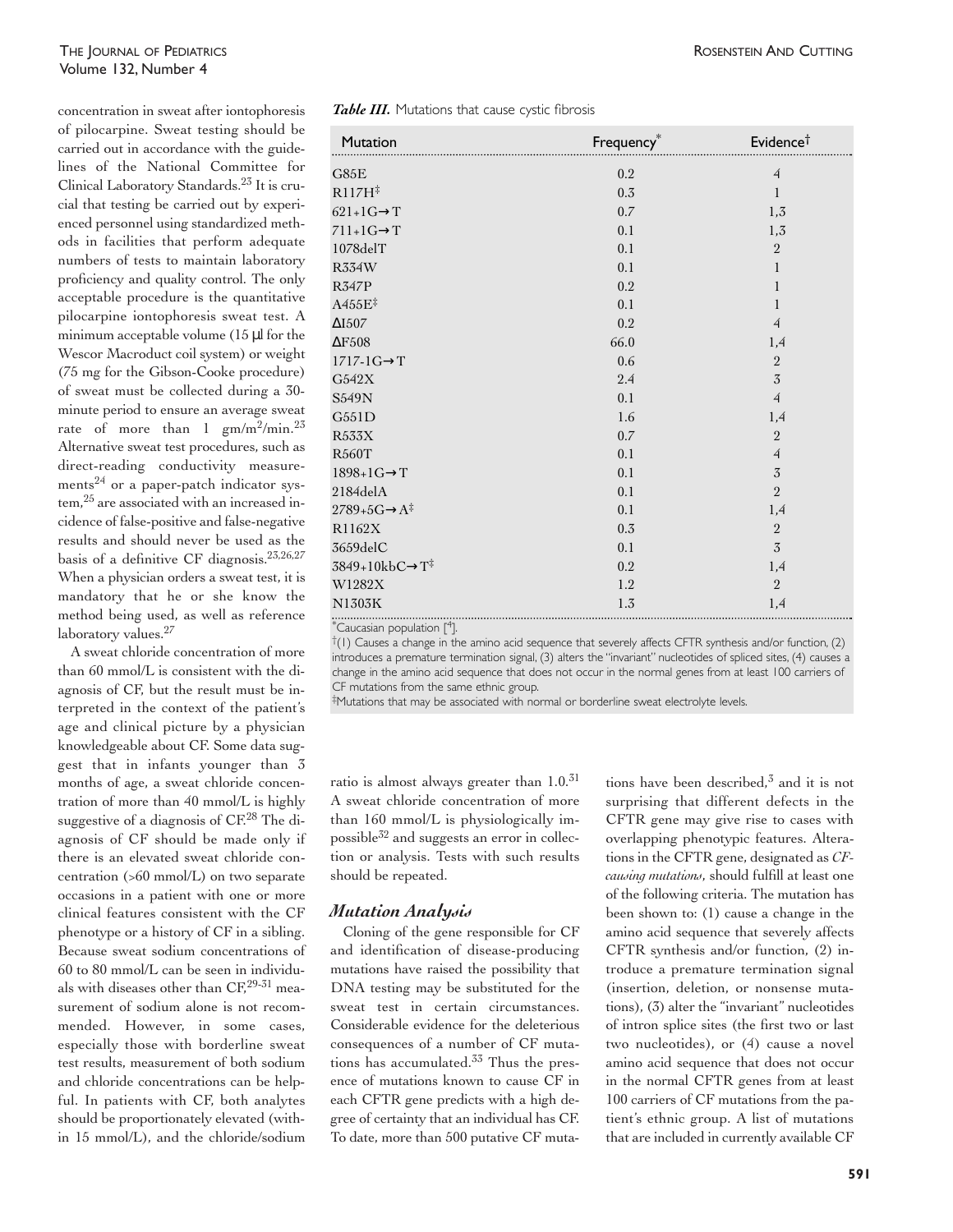

*Figure.* Nasal PD tracing in a normal subject **(top panel)** and a patient with CF **(bottom panel)**. Tracings illustrate response of PD to perfusion with amiloride (10<sup>-4</sup> mol/L), addition of a Cl<sup>-</sup>-free solution (gluconate buffer) to amiloride, and addition of isoproterenol (10<sup>-5</sup> mol/L) to the Cl<sup>-</sup>-free solution containing amiloride (see text).

mutation tests and that meet one or more of these criteria is shown in Table III; improvement in DNA technology indicates that CF mutation tests in the future will include a larger panel of mutant alleles. Each additional mutation should meet one or more of the four criteria listed above to provide a reasonable degree of certainty that it is disease-producing. A more complicated situation is presented by the R117H and 5T mutations. Presence of both mutations in the same gene (R117H-5T) is associated with CF.<sup>34</sup> However, neither the R117H mutation alone (i.e., R117H with the common splice variant 7T) nor the 5T mutation alone meets the criteria for a CF mutation. Although these mutations have been associated with male infertility caused by CBAVD, diagnosis of CF in patients carrying R117H-7T or 5T will require demonstration of a CFTR abnormality by sweat testing or nasal potential difference testing.

Confirming the diagnosis of CF on the basis of the presence of two CF-producing

**592**

mutations is highly specific but not very sensitive. The sensitivity of mutation analysis is decreased because of the large number of CF alleles. Current commercially available mutation screening panels detect at most only 80% to 85% of CF alleles. In the United States, variability in the mutation detection rate reflects the ethnic origin of individuals in various regions of the country.35 However, some CF mutations occur with increased frequency, or even uniquely, in specific population groups, such as Ashkenazi Jews,33 African Americans,<sup>1</sup> and patients with specific clinical features (e.g., pancreatic sufficiency<sup>36</sup> or normal or borderline sweat electrolyte concentrations).<sup>7-9</sup> By customizing mutation panels to match the patient's ethnic background and phenotype, the sensitivity of DNA testing could be enhanced, although this is not routine clinical practice.

Increasing test sensitivity dramatically increases the fraction of patients with CF with two mutations identified. However,

certain patients with CF will carry an unidentified mutation, even when test sensitivity approaches 95%. These patients will have to be diagnosed by using other measures of CFTR dysfunction (sweat test or nasal potential difference testing). Perhaps the most difficult diagnostic situation facing the clinician is the patient with clinical features consistent with CF but a nondiagnostic sweat test result and only one identified CF mutation. In such cases, evaluation involves weighing the possibility that the individual is a carrier of a CF mutation against the possibility that the patient has atypical CF. Nasal PD testing and ancillary laboratory tests (see below) may be particularly helpful for this group of patients. If CFTR dysfunction cannot be demonstrated by any method (sweat test, mutation analysis, or nasal PD), a definitive diagnosis cannot be made, and the decision to monitor or treat the patient rests on the strength of that individual's clinical presentation.

In summary, in individuals with clinical features consistent with CF, identification of two known CF mutations by a Clinical Laboratory Improvement Amendment– accredited DNA diagnostic laboratory confirms the diagnosis. Individuals with one CF mutation should be diagnosed on the basis of clinical features together with other measures of CFTR dysfunction. Inability to detect CF mutations does not rule out a diagnosis of CF. It should be emphasized that in the majority of cases, the diagnosis will be confirmed by a positive sweat test result and not by the identification of two CF mutations. However, it is the consensus of the panel that in such cases mutation analysis is desirable because it can be used for: (1) confirmation of the diagnosis, (2) provision of genetic information for interested family members, (3) prediction of certain phenotypic features such as pancreatic status, and (4) categorization of patients for research protocols. It should be offered to the patient or family after appropriate genetic counseling has been provided.

#### *Nasal PD Measurements*

Respiratory epithelia, including nasal epithelia, regulate the composition of fluids that bathe airway surfaces by transport of ions such as sodium (Na<sup>+</sup>) and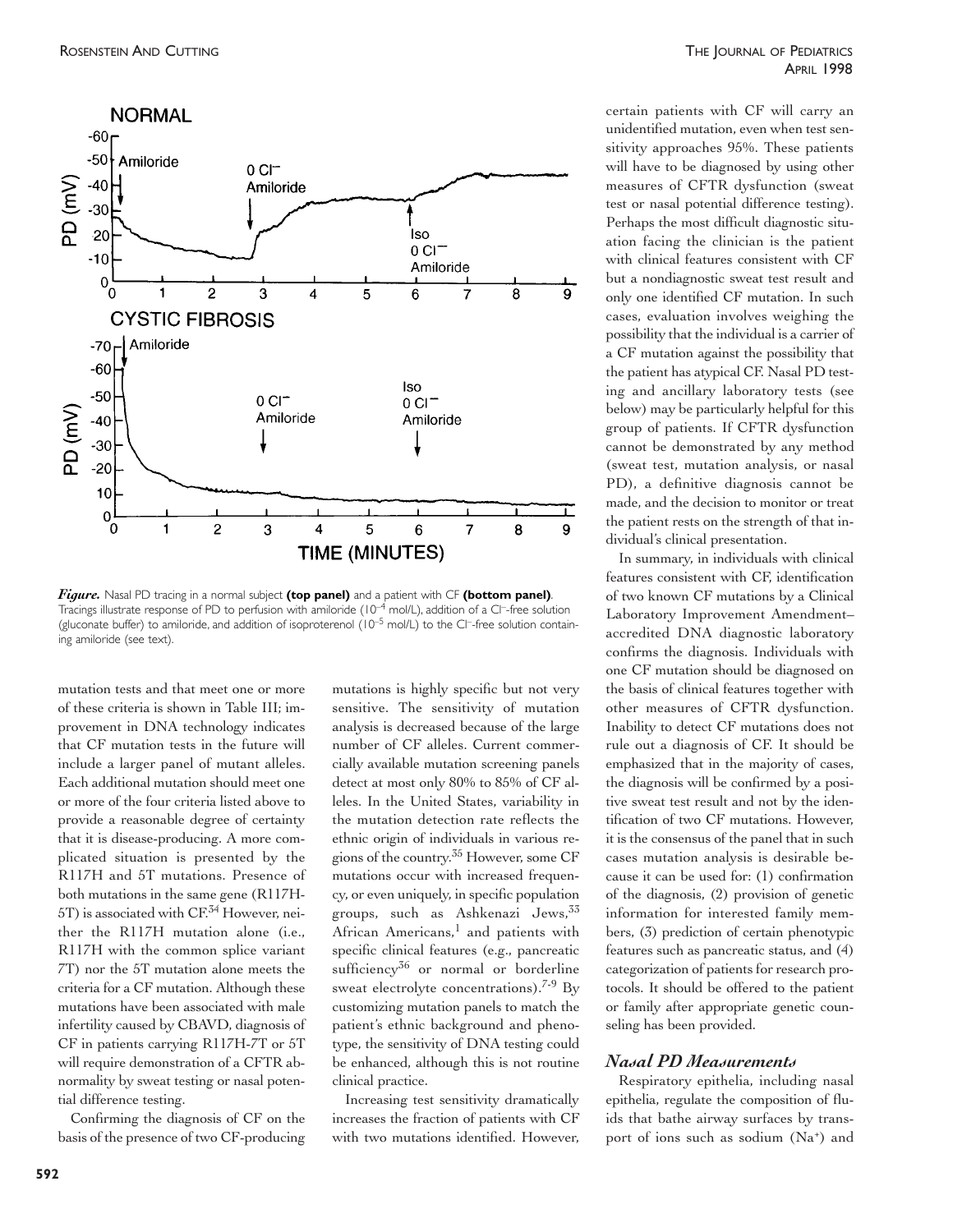chloride (Cl–). This active transport of ions generates a transepithelial electrical PD, which can be measured in vivo.<sup>37</sup> Abnormalities of ion transport in respiratory epithelia of patients with CF are associated with a different pattern of nasal PD compared with normal epithelia (Figure).38,39 This provides a rationale for the use of nasal PD as a diagnostic aid.<sup>40,41</sup> Specifically, three features distinguish CF: (1) higher (raised) basal PD, which reflects enhanced Na<sup>+</sup> transport across a relatively Cl–-impermeable barrier; (2) greater inhibition of PD after nasal perfusion with the Na<sup>+</sup> channel inhibitor, amiloride, which reflects inhibition of accelerated Na+ transport; and (3) little or no change in PD in response to perfusion of the nasal epithelial surface with a Cl– free solution in conjunction with isoproterenol, which reflects an absence of CFTR-mediated Cl<sup>-</sup> secretion.<sup>38</sup> Although the measurement of nasal PD may assist in the diagnosis or exclusion of CF, there are important variables that need to be rigorously addressed to ensure the safety and accuracy of testing. The technique is safe, provided that the PD equipment (highimpedance voltmeter) meets appropriate clinical electrical engineering standards and subcutaneous skin bridges are prepared in an aseptic manner. Technical considerations mandate that nasal anatomy be clearly understood, because the sites of PD measurements are critical to the accuracy of the measurement. The equipment that is used must be rigorously validated, and the protocol should be well-defined and standardized. These technical considerations have been described in great detail.38 Nasal PD can be measured in patients as young as a few hours of life $42$ ; older children (age 2 to 5 years) rarely may require light sedation. The presence of nasal polyps or inflamed mucosa alters bioelectric properties and may yield a false-negative result.<sup>38</sup>

Interpretation of PD measurements requires a clear understanding of the iontransport characteristics of the nasal epithelium and the PD responses to perfusion with different probes of ion transport. For example, a raised basal nasal PD is strong evidence for the diagnosis of CF. However, the absence of a raised PD does not rule out CF because a

false-negative result may occur in the presence of inflamed epithelium. As with any laboratory test that is used to confirm a diagnosis, a raised PD must be duplicated on more than one occasion to be valid as a diagnostic adjunct. It should be emphasized that the absence of a large CFTRmediated Cl– conductance (voltage change) in response to perfusion with a low (or zero) Cl<sup>–</sup> solution and a β-agonist does not establish the diagnosis of CF, because there are nonspecific effects that inhibit the CFTR-mediated Cl– conductance. However, the presence of a large response to Cl–-free perfusion is strong evidence against CF. Any laboratory planning to establish nasal PD as a clinical diagnostic tool must carry out a sufficient number of studies in patients with CF and defined mutations, normal subjects, and disease control subjects to establish reference values and to ensure adequate rigor of the technique.

### **ANCILLARY TESTS TO ASSESS THE PATIENT'S PHENOTYPE**

In patients who initially have an "atypical" phenotype, it is important to carry out a comprehensive clinical, radiographic, and laboratory evaluation (Table IV) for features known to be consistent with the CF phenotype or for alternative diagnoses.

#### *Assessment of Exocrine Pancreatic Function*

The vast majority of patients with CF, including those without obvious steatorrhea, have abnormal pancreatic acinar and ductular function.<sup>43,44</sup> The exocrine pancreas has a large functional capacity; more than 98% of the pancreatic capacity to secrete enzyme must be lost before signs and symptoms of maldigestion are evident.<sup>43,45</sup> A number of direct and indirect tests (including blood tests) are available to evaluate exocrine pancreatic function<sup>43</sup>; however, all currently available tests have drawbacks. Measurement of serum trypsinogen is only useful as a screening test after the age of 7 to 8 years, and bentiromide is not commercially available in North America. Among the indirect tests,

**Table IV.** Clinical evaluation of atypical cases

| 1. Respiratory tract microbiology        |
|------------------------------------------|
| 2. Assessment for bronchiectasis         |
| a. Plain radiography                     |
| b. Computed tomography                   |
| 3. Evaluation of paranasal sinuses       |
| a. Plain radiography                     |
| b. Computed tomography                   |
| 4. Quantitative assessment of pancreatic |
| function                                 |
| 5. Male genital tract evaluation         |
| a. Semen analysis                        |
| b. Urologic examination                  |
| c. Ultrasonography                       |
| d. Scrotal exploration                   |
| 6. Exclusion of other diagnoses          |
| a. Ciliary structure and function        |
| b. Immunologic status                    |
| c. Allergy                               |

d. Infection

fecal fat analysis with a timed pooled stool collection (minimum of 72 hours) is the most widely used and is probably the most informative. However, it does not measure pancreatic reserve. Thus there is no "ideal" test. Direct tests are highly specific and capable of evaluating the entire range of pancreatic function. They are of great value for identifying aspects of pancreatic fluid and anion secretion in patients with a questionable diagnosis of CF. However, these tests require special skill to perform and interpret, and their invasive nature precludes their use for routine clinical purposes.

### *Respiratory Tract Microbiology*

Characterization of the respiratory microbial flora can be diagnostically helpful in the evaluation of patients with atypical features of CF. The predilection of *Pseudomonas aeruginosa* to colonize the respiratory tract in CF is well known.<sup>46,47</sup> The presence of the mucoid phenotype of *P. aeruginosa* in the respiratory tract (bronchoalveolar lavage fluid, sputum, oropharyngeal swab, sinus aspirate), especially if persistent, is highly suggestive of CF. Persistent colonization with other organisms such as *Staphylococcus aureus*, *Haemophilus influenzae*, and *Burkholderia*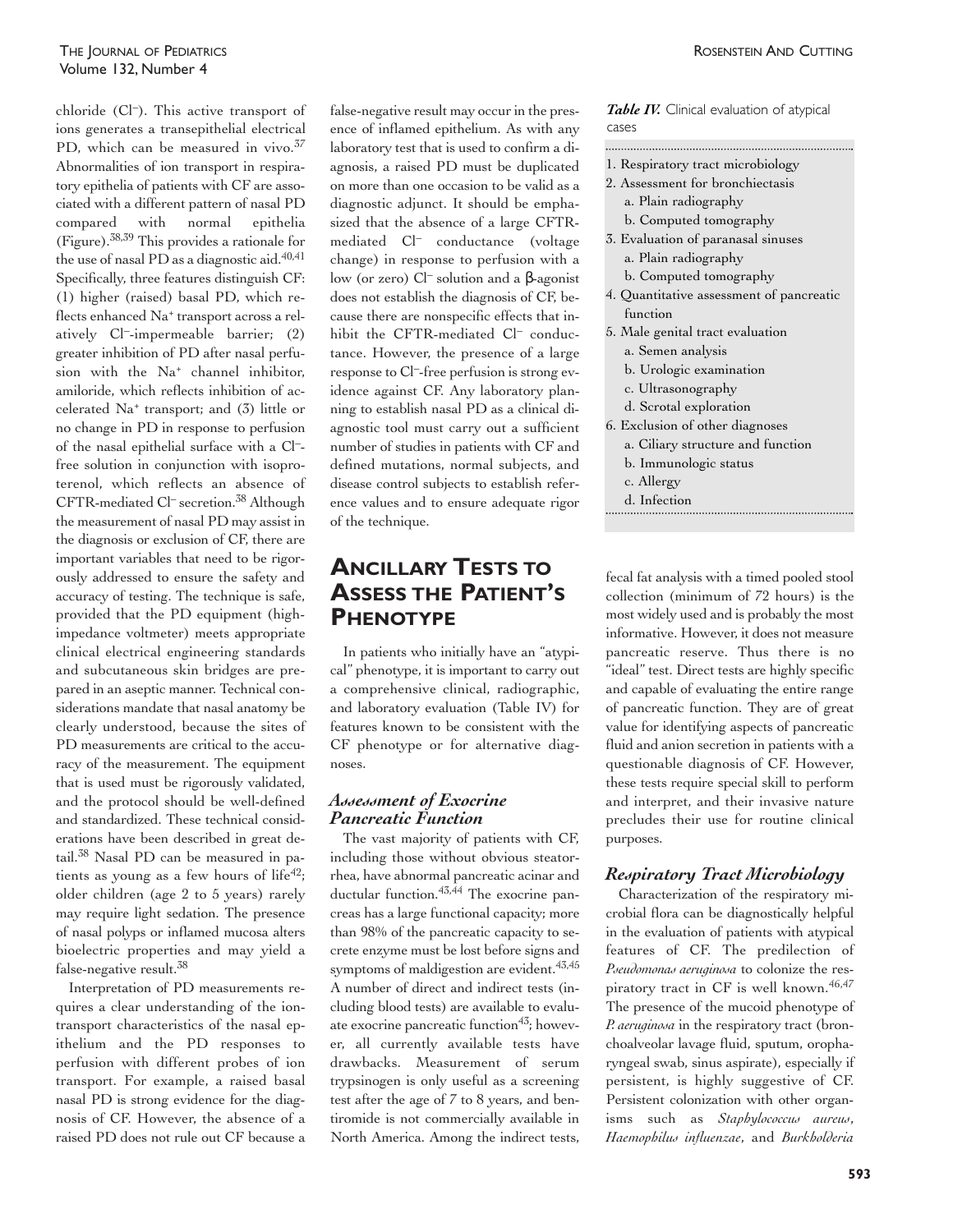| One or more characteristic phenotypic features                                       |
|--------------------------------------------------------------------------------------|
| $-$ or a history of CF in a sibling                                                  |
| $-$ or a positive newborn screening test result                                      |
| AND an increased sweat chloride concentration by pilocarpine iontophoresis on two or |
| more occasions                                                                       |

—or identification of two CF mutations

—or demonstration of abnormal nasal epithelial ion transport

*cepacia* may support a diagnosis of CF,<sup>46,47</sup> although many of these pathogens are also found in other conditions.

### *Urogenital Evaluation*

One of the most consistent features of the CF phenotype in postpubertal male subjects is obstructive azoospermia, a finding present in 98% to 99% of affected individuals.5,48,49 Functional sperm and fertility have been reported in male subjects hemizygous or homozygous for the 3849+10kb C $\rightarrow$ T mutation.<sup>9,50</sup> In the majority of patients with CF, azoospermia occurs as a result of absent or rudimentary vasa deferentia. The evaluation of postpubertal male subjects with atypical presentations should include a careful evaluation of their urogenital status by urologic examination, semen analysis, ultrasonographic study of the urogenital structures, and in rare cases, scrotal exploration.

Individuals who are first seen with CBAVD and other forms of obstructive azoospermia usually have no evidence of respiratory tract or pancreatic abnormalities and may have normal, intermediate, or elevated sweat chloride concentrations.15,16,51 It is the consensus of the panel that individuals who are first seen with obstructive azoospermia be assigned a diagnosis of CF only if there is evidence of CFTR dysfunction as documented by elevated sweat chloride concentrations, identification of two CF mutations, or the in vivo demonstration of abnormal ion transport across the nasal epithelium. The prognosis for such patients assigned a diagnosis of CF appears to be excellent, but it is recommended that they be closely monitored for the development of other CF-related complications.<sup>51</sup>

### **SUMMARY**

The diagnostic criteria proposed here are not likely to cover every possible clinical scenario, and there will be clinical dilemmas. For the vast majority of patients with CF, the diagnosis will be suggested by the presence of one or more characteristic clinical features, a history of CF in a sibling, or a positive newborn screening test result and will then be confirmed by laboratory evidence of CFTR dysfunction (Table V). Abnormal CFTR function will usually be documented by two elevated sweat chloride concentrations obtained on separate days or identification of two CF mutations. For patients in whom sweat chloride concentrations are normal or borderline and in whom two CF mutations are not identified, an abnormal nasal PD measurement recorded on 2 separate days can be used as evidence of CFTR dysfunction. Clinical judgment will continue to be essential in patients who have typical or "atypical" clinical features but who lack conclusive evidence of CFTR dysfunction. Such patients will require close clinical follow-up along with laboratory reevaluation as appropriate.

### **FUTURE DIRECTIONS**

This consensus statement should be viewed as a work in progress that reflects our current state of knowledge. It will need to be updated and refined as we: (1) develop new insights concerning the CF phenotype; (2) more precisely define the normal, borderline, and abnormal range for the sweat test results; (3) further define the role for nasal PD and other diagnostic methods such as measurement of

intestinal currents<sup>52</sup>; and (4) identify additional CF-causing mutations.

### **REFERENCES**

- 1. Hamosh A, FitzSimmons SC, Macek M Jr, Knowles MR, Rosenstein BJ, Cutting GR. Comparison of the clinical manifestations of cystic fibrosis in African Americans and Caucasians. J Pediatr. In press.
- 2. Frizzell RA. Functions of the cystic fibrosis transmembrane conductance regulator protein. Am J Respir Crit Care Med 1995;151:S54-S58.
- 3. The Cystic Fibrosis Genetic Analysis Consortium. Population variation of common cystic fibrosis mutations. Hum Mutat 1994;4:167-77.
- 4. Cystic Fibrosis Foundation. Report of the 1995 Patient Registry. Bethesda, Maryland.
- 5. Welsh MJ, Tsui L-C, Boat TF, Beaudet AL. Cystic fibrosis. In: Scriver CR, Beaudet AL, Sly WS, Valle D, editors. The metabolic and molecular basis of inherited disease. 7th ed. vol. 3. New York: McGraw-Hill; 1995. p. 3799-876.
- 6. Stern RC, Boat TF, Abramowsky CR, Matthews LW, Wood RE, Doershuk CF. Intermediate-range sweat chloride concentration and *Pseudomonas* bronchitis. JAMA 1978;239:2676-80.
- 7. Augarten A, Kerem B-S, Yahav Y, Noiman S, Rivlin Y, Tal A, et al. Mild cystic fibrosis and normal or borderline sweat test in patients with the 3849+10kb C→T mutation. Lancet 1993;342:25-6.
- 8. Strong TV, Smit LS, Turpin SV, Cole JL, Hon CT, Markiewicz D, et al. Cystic fibrosis gene mutation in two sisters with mild disease and normal sweat electrolyte levels. N Engl J Med 1991;325:1630-4.
- 9. Highsmith WE, Burch LH, Zhou Z, Olsen JC, Boat TE, Spock A, et al. A novel mutation in the cystic fibrosis gene in patients with pulmonary disease but normal sweat chloride concentrations. N Engl J Med 1994;31:974-80.
- 10. GiovanBattista L, Pitzalis S, Podda R, Zanda M, Silvetti M, Caocci L, et al. A specific cystic fibrosis mutation (T3381) associated with the phenotype of isolated hypotonic dehydration. J Pediatr 1995;127:281-3.
- 11. Shwachman H, Lebenthal E, Khaw KT. Recurrent acute pancreatitis in patients with cystic fibrosis with normal pancreatic enzymes. Pediatrics 1975;55:86-94.
- 12. Atlas AB, Orenstein SR, Orenstein DM. Pancreatitis in young children with cystic fibrosis. J Pediatr 1992;120:756-9.
- 13. Stern RC, Boat TF, Doershuk CF, Tucker AS, Miller RB, Matthews LW. Cystic fibrosis diagnosed after age 13: twenty-five teenage and adult patients including three asymptomatic men. Ann Intern Med 1997;87:188-91.